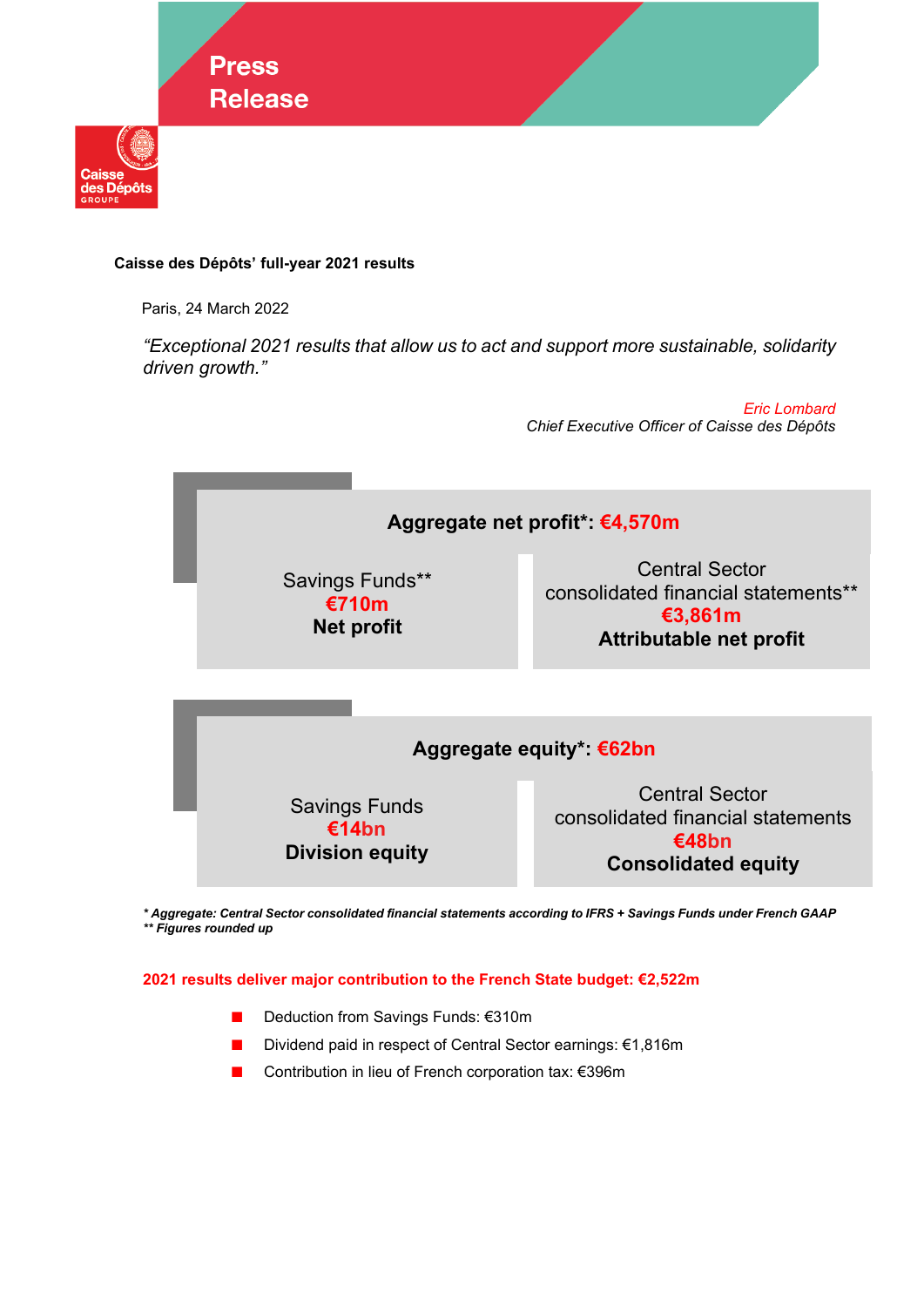**Central Sector consolidated net profit attributable to the Central Sector and Savings Funds net profit in 2021**

**Net profit attributable to the Central Sector** ........... **€3,861m Savings Funds net profit** ……………………………… **€710m** 

**Exceptionally strong aggregate net profit for Caisse des Dépôts in 2021 at €4,570m, driven by market momentum and the performance of its subsidiaries.**



## **The Central Sector's consolidated net profit amounted to €3.861m**, reflecting:

- the economic recovery, which saw dividend payouts on shares held by the Central Sector and Bpifrance return to pre-pandemic levels;
- an upward trend in the markets leading to positive fair value adjustments for certain assets recognised directly in profit:
- sound performance among the subsidiaries in line with the gradual resumption of operations;
- a sharp increase in the contribution of La Poste group thanks to growth in activity and significant write-backs of provisions.

### **The Savings Funds' consolidated net profit amounted to €710m**, characterised by:

- excellent performance of financial portfolios:
- a stable interest rate for the Livret A passbook throughout the year;
- a net allocation to the fund for general banking risks (FGBR) of  $\epsilon$ 1,576m in 2021 (compared to a net write-back of €670m in 2020), strengthening equity.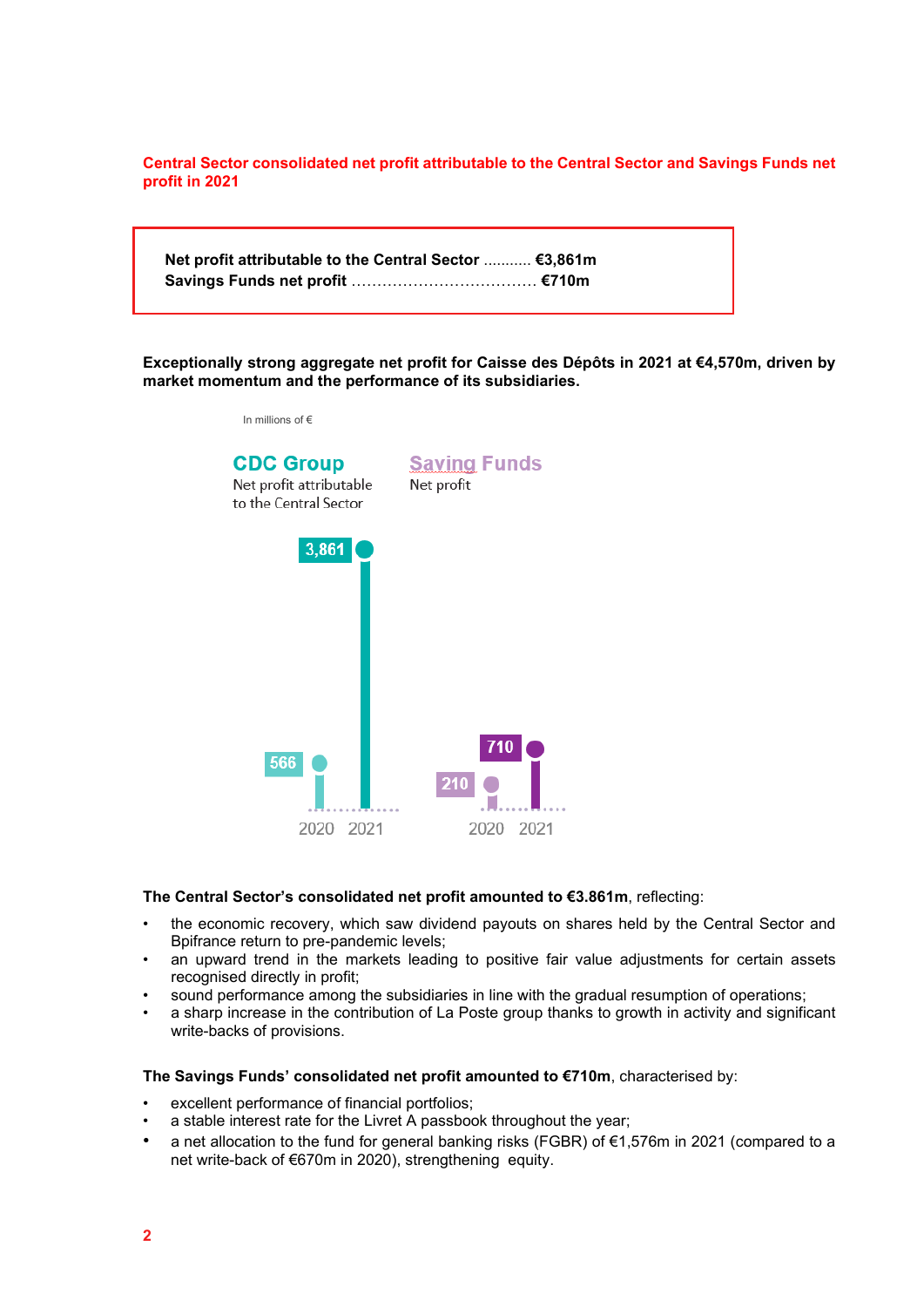After 2020 in which earnings were impacted by the crisis, all businesses (apart from Social Policy, which has a specific business model) posted positive results, in particular Asset Management and Bpifrance, thanks to the recovery in activity and growth in the markets.



- **(1)** Aggregate net profit (loss)
- **(2)** Revenues (+) / Net charges (-)
- **(3)** Excluding the one-off impact of SFIL in 2020 (positive €19m impact)
- **(4)** Excluding the one-off impact of the La Poste transaction (positive €978m impact in 2020)

#### ► **Asset Management (GDA): aggregate net profit of €1,901m**

The Asset Management business saw a return to positive results in 2021, which confirms its major role in the contribution to the Group's results, reflecting:

- sustained activity with assets under management up by €25.9bn to reach €225.8bn in 2021;
- **continued investment**, illustrated by purchases net of disposals of €16.8bn in 2021;
- **confirmed outperformance of equity portfolios** with income of more than €1.6bn;
- **a significant contribution from the indexed bond portfolio** of nearly €1.3bn;
- realised capital gains of €1.6bn, mainly on equity portfolios.

**The business' return on equity** returned to its pre-crisis level, **at 7.1%**.

### ► **Banque des Territoires: aggregate profit of €513m**

Activity marked by:

- deposits from notaries reaching **a record level of €46.9bn,** driven by a very dynamic real estate market. €144.8m worth of inactive assets were returned to their owners in 2021, with 1.1m individual users visiting the Ciclade website;
- **€12.7bn in new loans**, mainly for the construction and renovation of social housing, bringing total **outstanding loans** on the Savings Funds' balance sheet to €193bn at the end of 2021;
- the commitment of **more than €2.2bn in equity investments in more than 300 projects** throughout the country;
- a significant contribution from **CDC Habitat of €151m to aggregate profit** with robust activity in social and affordable housing. The stock managed reached **531,845 housing units** and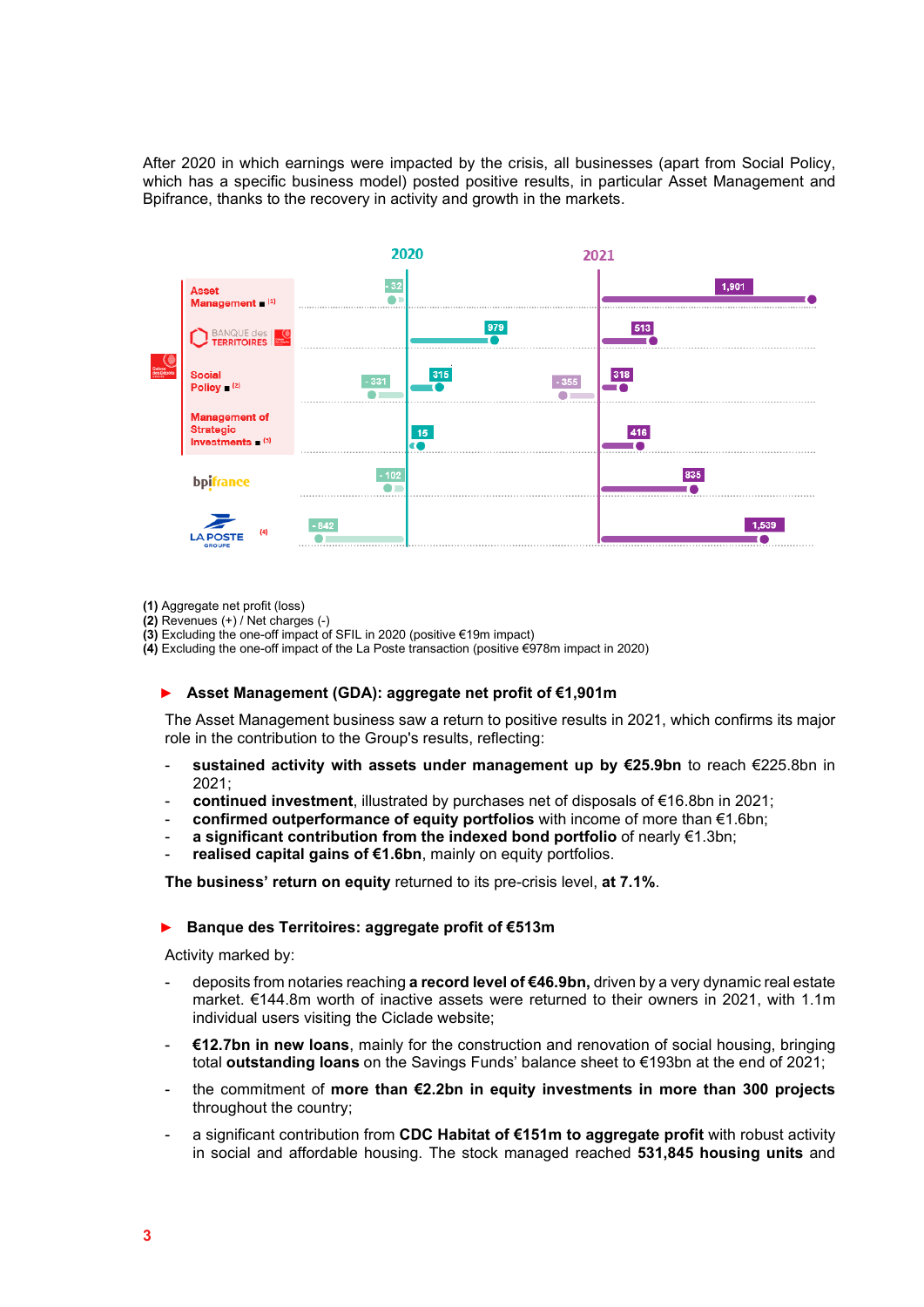nearly 22,00&0 projects have begun under its plan to support the construction of 40,000 housing units, launched in 2020.

## ► **Social Policy: very robust activity**

**The Department of Social Policy now manages more than €60bn in financial flows** (inflows of €30bn and outflows of €30bn).

**Invoicing to principals increased by 2%**, particularly in connection with the expansion of the *Mon Compte Formation* training platform. Since 2019, the number of people receiving training has doubled to 3 million.

**731,000 new pensions** were settled in 2021.

**The services provided on the** *Mon Parcours Handicap* **disability platform were significantly strengthened** with 965,000 annual visits in 2021 compared to 150,000 in 2020.

### ► **Management of Strategic Investments: aggregate net profit of €416m**

Profit increased sharply compared to 2020, driven by the recovery in the real estate and financial sectors and the good performance of the energy infrastructure portfolio. The transport and tourism sectors continued to be impacted by the health crisis.

#### **Results of the main subsidiaries and strategic investments**

### o **Icade: net profit of €243m**

Attributable net profit rose sharply, reflecting the rebound in property development and other real estate activities with strong acquisitive growth in the healthcare division. 2021 also saw a higher volume of disposals (capital gains up €228m).

#### o **SFIL: net profit of €76m**

SFIL posted the best results since its creation in connection with a sharp increase in NBI (up 32%) due to high production volumes as well as very good financing conditions, well-controlled operating expenses and a still low cost of risk.

## o **Compagnie des Alpes: a loss of €122m**

Attributable earnings for 2021 were strongly impacted by the health crisis, with a 61% drop in revenues, partly offset by cost-saving measures and the schemes put in place by the French State.

Following the capital increase in 2021, Caisse des Dépôts now holds 41.4% of Compagnie des Alpes' share capital.

## o **Transdev Group: a loss of €162m**

The gradual recovery in activity, which nevertheless remains below the level of 2019, led to an increase in revenue of €255m. The significant increase in operating profitability (up €114m) was burdened by €195m in asset write-downs made necessary due to reduced visibility and increased pressure on margins, particularly in France and Sweden. Excluding these writedowns, net profit was €33m.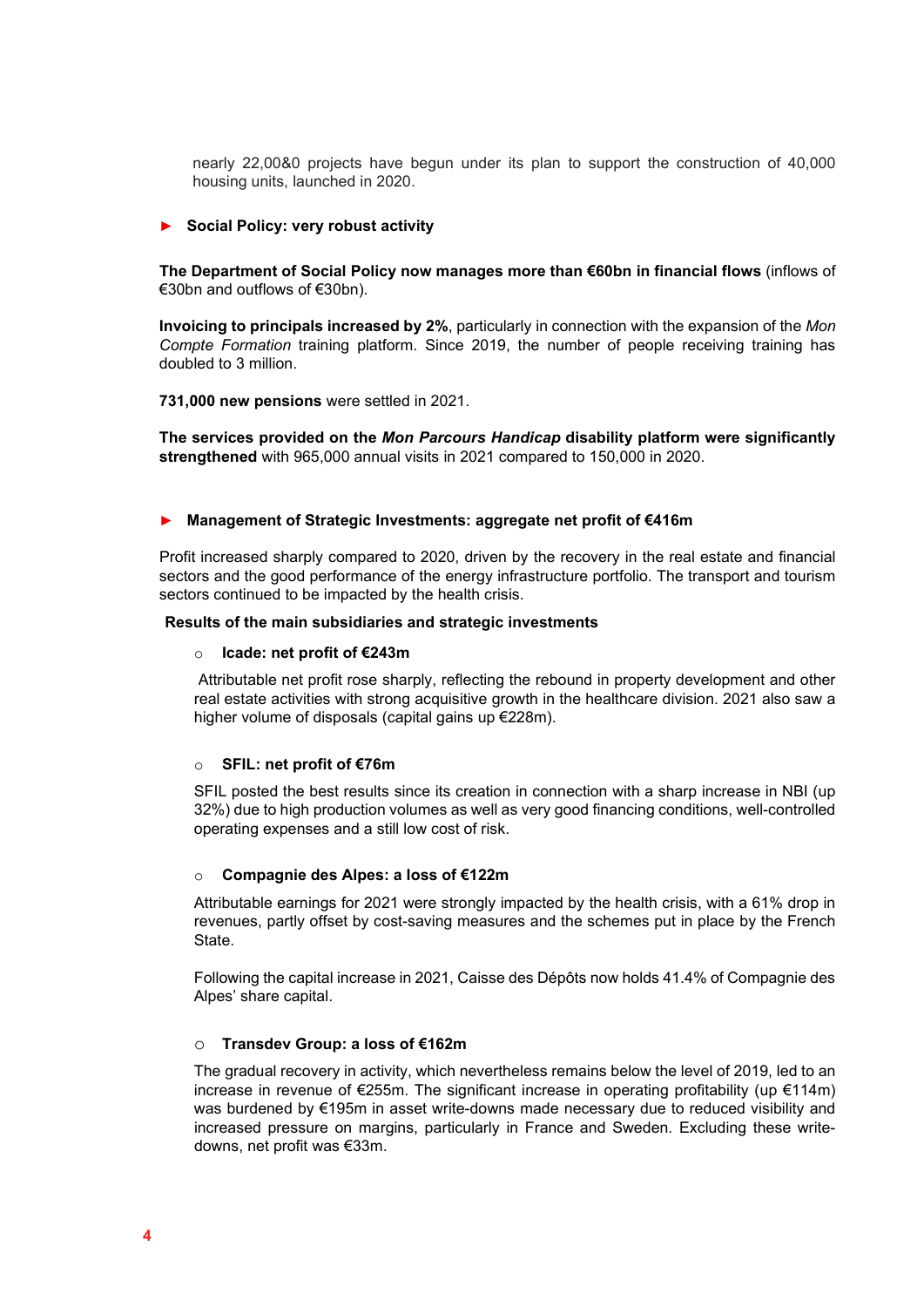### o **Egis: net profit of €40m**

The group is resisting the crisis well thanks to the diversity of its geographical locations and its business lines.

To support Egis' international expansion, **CDC sold 40% of the company's capital to Tikehau**. Following this operation, CDC now holds a 34% stake.

### o **RTE: net profit of €612m**

Attributable net profit was up 30% in 2021 in line with an increase in revenue (up 11%) driven by weather conditions and the rise in energy prices. This performance is further backed by strong operating leverage.

### o **GRTgaz: net profit of €389m**

Caisse des Dépôts and CNP Assurances completed the acquisition from Engie of an additional stake in the company for €1.1bn. **The CDC Group now holds 39% of GRTgaz**.

## ► **Bpifrance: attributable net profit of €1.8bn**

**Innovation financing has risen to a record level** since the creation of Bpifrance, reaching €4.4bn (**up 45% on 2020**), spurred by the French Recovery Plan and the increase in allocations under the Investments for the future programme.

**There has been a high level of activity in financing with €15.1bn granted in loans (up 13% excluding Covid measures) and in direct and indirect equity investment in companies, up 21% to €4.4bn.**

**The roll-out of the Climate Plan accelerated, with €1bn in Green Loans set up** to improve the environmental impact of companies and €0.6bn in financing granted to support greentech companies.

Group shareholders' equity grew by **€4.7bn,** excluding dividends paid.

**The value of Bpifrance's equity investment portfolio grew by €7.1bn in 2021**, compared with a €0.6bn increase in 2020.

## ► **La Poste group: attributable net profit of €2.1bn**

Operating revenue amounted to nearly €35bn, up more than 11% compared to 2020.

**The four public service missions were reinforced** with (i) an initial allocation of €520m by the State to compensate for the universal postal service deficit for 2021, and (ii) a budgetary allocation of €74m to offset the reduction in the allowance relating to the reduction in the tax rate for the French business added value contribution (*cotisation sur la valeur ajoutée des entreprises –* CVAE).

**2.75bn parcels were delivered in 2021** (Geopost, Colissimo and e-Paq) compared to 2.5bn in 2020, i.e. an increase of 10.7%.

**A new milestone was reached in the LBP/CNP Assurances merger** with LBP increasing its stake in CNP Assurances to 78.9% at the end of 2021.

**La Poste group is accelerating its transformation** and consolidating its multi-activity strategy: €1.3bn in internal investments (CAPEX) and nearly €1.4bn in external growth operations (excluding LBP).